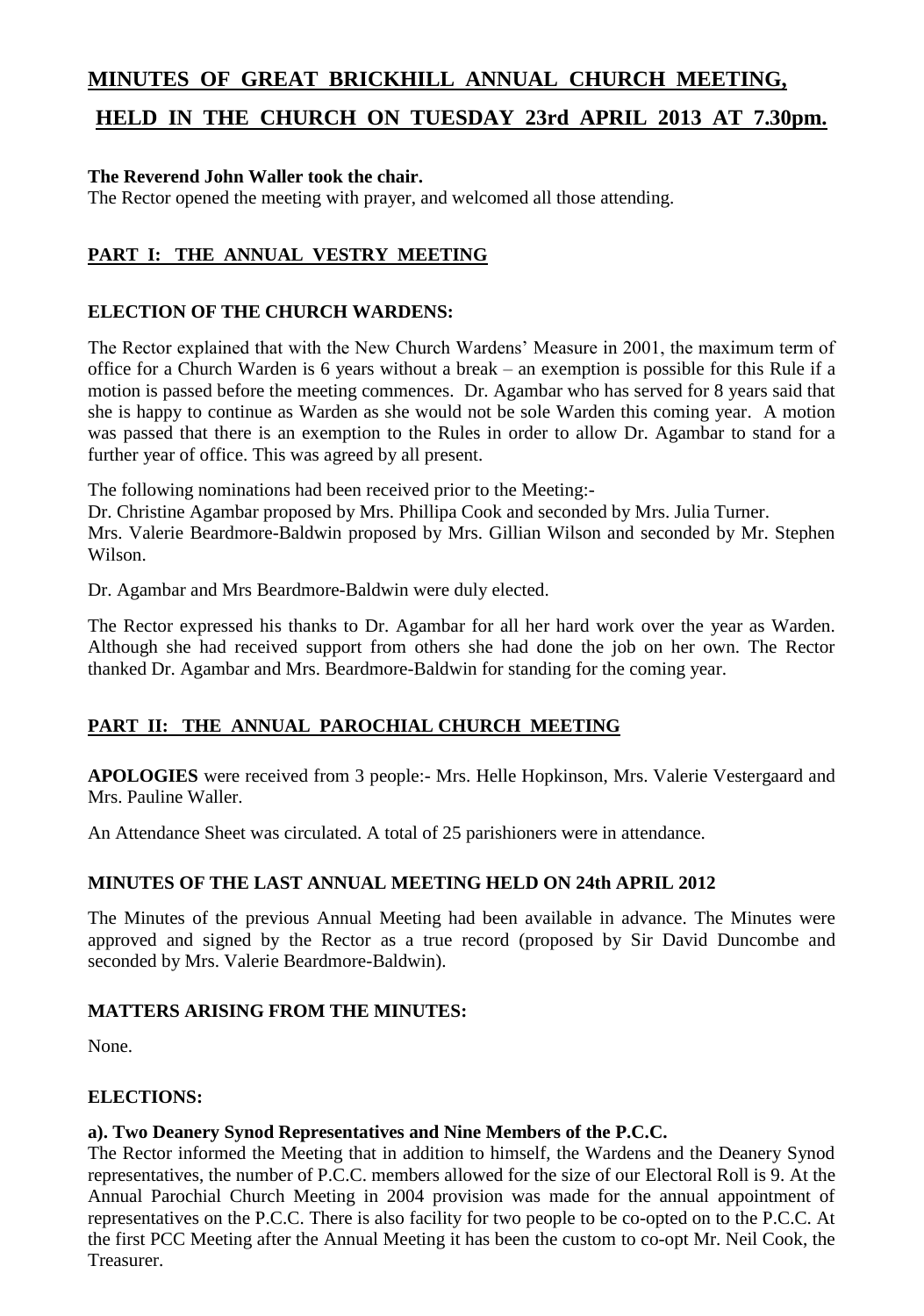The Deanery Synod Representatives are Mrs. Clare Amies and Mrs. Valerie Beardmore-Baldwin. Their three-year term of office comes to and end next year when there will need to be an election.

All current members of the P.C.C. were willing to continue – the Rector expressed his thanks to them for the past year and thanked them for standing for the coming year. Details of all the Nominations, received prior to the meeting:-

| Name of Nominee:     | Proposed By:          | Seconded By:          |
|----------------------|-----------------------|-----------------------|
| <b>Simon Bennett</b> | Julia Turner          | Phillipa Cook         |
| Phillipa Cook        | Val Beardmore-Baldwin | Julia Turner          |
| <b>Robin Dawson</b>  | Kay Seaman            | Jeremy Hopkinson      |
| Rosie Dawson         | Jeremy Hopkinson      | Anne Humphreys        |
| David Duncombe       | Christine Agambar     | Phillipa Cook         |
| Jeremy Hopkinson     | Helle Hopkinson       | Val Beardmore-Baldwin |
| Kay Seaman           | Anne Humphreys        | <b>Marion Ralph</b>   |
| Julia Turner         | <b>Simon Bennett</b>  | Val Beardmore-Baldwin |
| <b>Joy Wilson</b>    | Christine Agambar     | Helle Hopkinson       |

As the number of Nominations was nine there would not need to be an election. All nine people were duly elected to serve on the PCC.

#### **b). Appointment of Independent Examiner for 2014.**

The Treasurer said that Mr. David Beatty had acted as Independent Examiner for the current year as was willing to continue. Proposed by Mr. Simon Bennett and seconded by Miss Kay Seaman, Mr. Beatty was duly appointed as Independent Examiner for 2014.

#### **c). Sidesmen.**

The Rector gave the names of those who currently serve as Sidesmen. The Rector said that the role of Sidesman is an important task as they are the first person whom visitors meet. Following a proposal by Mrs. Clare Amies, seconded by Mrs. Jeremy Hopkinson, all the Sidesmen on the current list were elected for the forthcoming year.

#### **REPORTS:**

Detailed reports had been prepared and included in the written Annual Report and Accounts for the year to December 2012. The following verbal updates were presented to the Meeting.

#### **(a). Warden including Fabric.**

Dr. Christine Agambar presented the Warden's report:-

1. The Warden's Report each year begins with 'Thank You' and it is easy to make this thanks perfunctory. But I don't intend to let this happen. My thanks to you all are heartfelt and real. Our Church only exists as a Community in Christ because of the overwhelming support from so many friends. This year Val hosted a 'Thank you' event for all those who regularly contribute to the life of our church. The number of invites topped 80! Eighty people help us on a regular basis. The coffee morning was a huge success and despite the dreadful weather we had over 40 guests brave the deep snow to enjoy the coffee morning and to see John cut the 'Thank You' cake.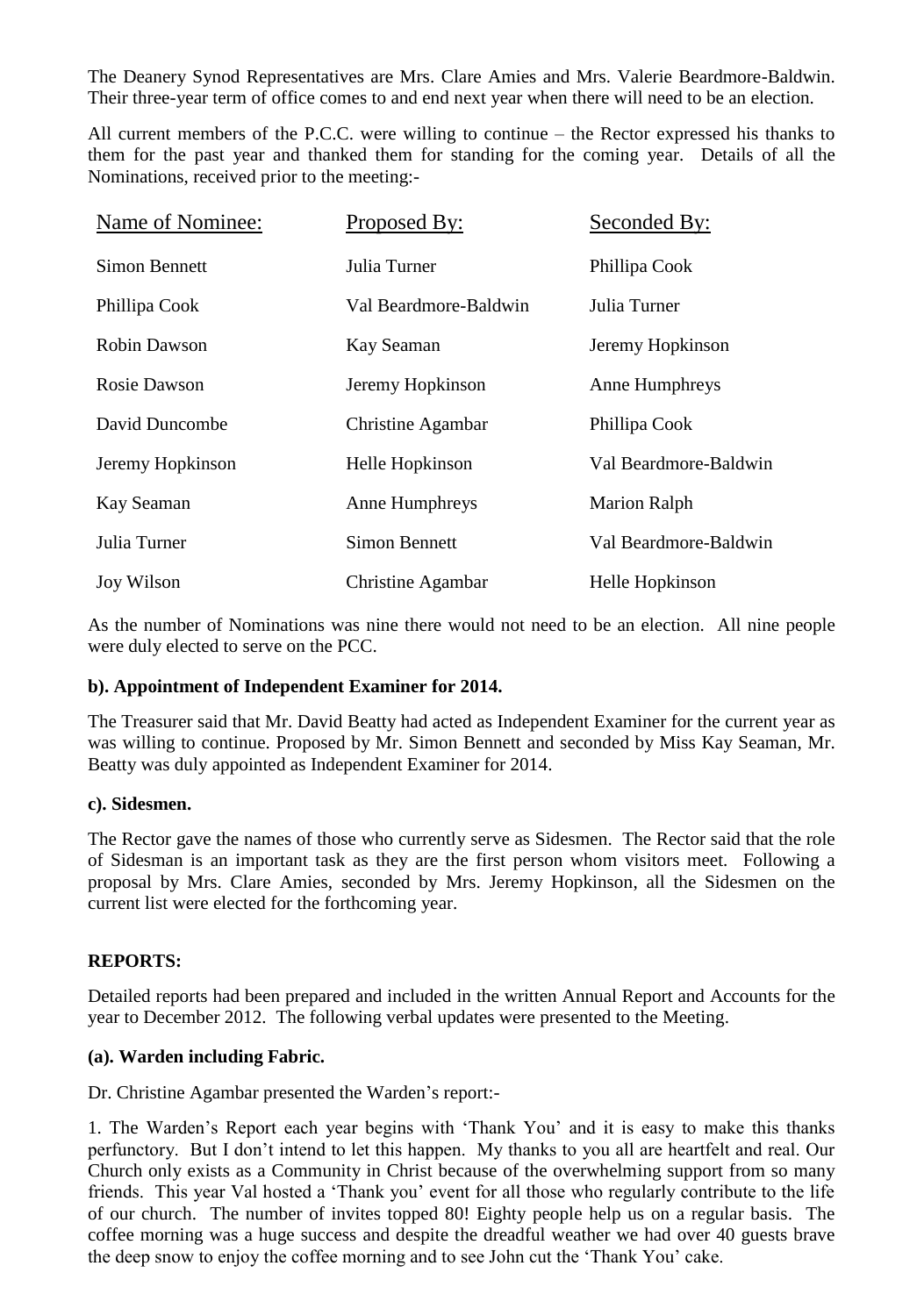2. On your behalf I would like to thank our Rector. Our congregations throughout the year are steady in number and at Christmas and Easter we had more worshippers here than we have had in many recent years. This is a measure of the esteem that we all have for John's Ministry and Spiritual support. A second measure of the spiritual health of our community came in the enthusiasm shown in contributing to the Mission Action Plan for the Benefice and for us all to recognize and be able to celebrate the range of outreach mission that we are engaged with regularly but somehow take for granted. Thank you, also, to Jeremy and Phillipa for your leadership of services and to the many visiting clergy during the year, especially to Father Colin, who has become a close friend.

3. It has been a good year for the church building. We have had no major disruption of any kind. The building has been dry and warm, on what has been the coldest and snowiest winter on record. We have, however another leak in the central heating pipes – a legacy of the past – but it is repairable and this will happen during the summer months. We are about to have a new ring main installed with sockets all around the church to improve the life of the cleaners and to enable us to use the space that the church affords us in a much more versatile way.

4. The organ has limped on this year becoming more and more temperamental for our loyal band of organists. In a few weeks' time we will be undertaking emergency repairs, which will cost £950. We have also embarked on a fund raising initiative for a wholesale renovation of the organ, which will cost approximately £30,000. We are told that there will be grant-aided support available but we will need to be prepared to raise about £15,000 using our own initiatives. The first event of this programme of fund raising will be held in May 11th, when an exciting 'Double Concert' will be held in the church and I urge you all to support this event and buy tickets for yourself and your friends.

5. We had rather a quiet year with fewer special services than in previous years, but we celebrated all the notable dates in the church calendar – many of which gave us an opportunity to have a bit of a party. Of particular note was the Charity Evensong at Christmas when we raised over £1,000 for Willen Hospice, and the Snowdrop Walks which were supported really well and where we raised over £1,500 for the church running costs, which was the best result yet for this event.

6. There were two major events held in the village to support the running costs of the church last year. The Christmas Fair, the first year for this event, was truly a village event and was very well supported and is likely to be a regular feature of the Christmas calendar in future years. The Plant Fayre was the best yet, and sadly couldn't be replicated this year because of the terrible Spring weather. Together they raised over  $\text{\pounds}4,500$  to support the daily running costs of the church.

7. High Ash School held a special Curriculum Week in the church during Easter Week. This culminated in an open evening on Easter Wednesday when the church hosted a viewing of the various 'stations' of the Easter story told through the eyes of the school children.

8. The regular pattern of weekly services every month continues to work well. The 11 o'clock Prayer Book Communion Service on the first Sunday of the month is well-attended and much appreciated by a wider group of worshippers and it is lovely to have the Rector lead the service on alternate months. The best-attended service of the month is the Family Service on the fourth Sunday. The congregation for this service has grown with the regular attendance of an increasing number of families with small children, which is particularly pleasing. The numbers attending Evensong on the second Sunday of the month continues to be a worry and although the numbers are no longer declining, the challenge for the coming year is to increase the numbers particularly in support of the growing confidence and strength of the choir.

9. I am delighted to be part of the team with Val joining me as our new Church Warden. We will work to the best of my ability to ensure that the church meets the needs of its community of friends and provides a welcoming environment in every sense to ensure that worshippers of all ages want to return again and again.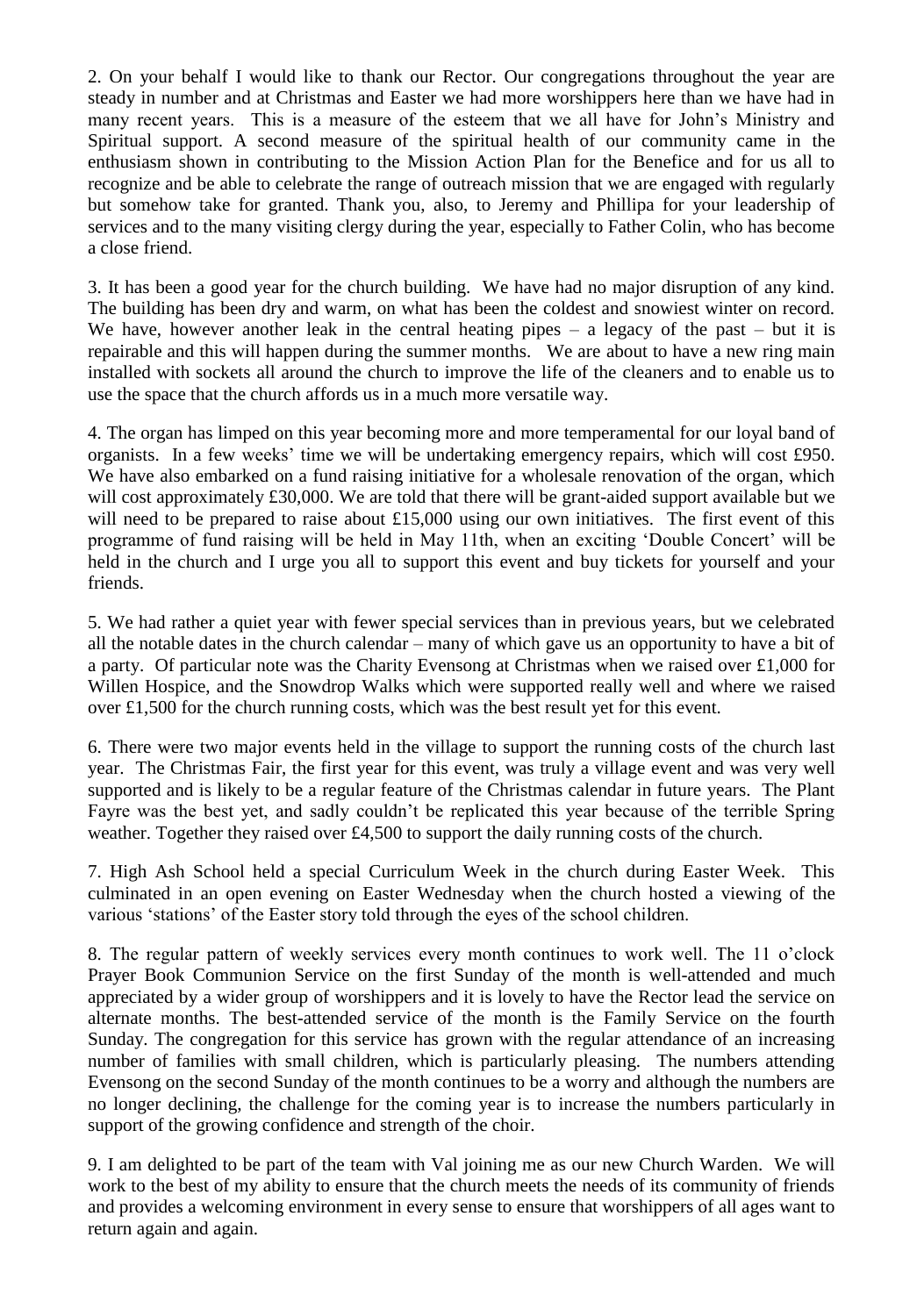## **(b). Treasurer Including Adoption of Accounts.**

Copies of the Annual Report had been distributed in advance of the Meeting. The Treasurer, Mr. Neil Cook, presented the Accounts and referred to the "Review of the Accounts" section in the Annual Report.

The Rector added that although the amount of Outside Giving had been reduced, there were donations direct to charities – the total of disbursements to all charitable causes during the year represents approximately 11% of the Income Received (excluding Assignables) for the year.

The Rector thanked people for their giving and help with fundraising activities. Payment of the Parish Share is always challenging but he was pleased that all four parishes had paid their Parish Share in full.

Adoption of the Annual Report and Accounts was proposed by Mr. Alan Poynter and seconded by Miss Kay Seaman. The report was unanimously accepted.

The Rector thanked the Treasurer for his presentation of the Accounts and for his work as Treasurer.

#### **(c). Fundraising Committee.**

Mr. Jeremy Hopkinson said that the Fundraising Committee had not managed to do all that they had said they would do. They would continue to try and make sure that regular activities take place to keep funding up to date.

The Rector added that through the PCC there would be a longer term look at events being held further ahead.

#### **(d). Deanery Synod.**

Mr. Jeremy Hopkinson referred to the Deanery Synod section in the Annual Report. He gave an update since the end of the year. The Deanery Synod Action Plan will be circulated to parishes. There was consistency between the plans from the Benefice. The other Benefices MAPs will be circulated and used to help us. There are Deanery funds available to help progress the MAP - £1250 for training and equipment. At the Wardens Meeting it will be discussed how best we might use that money.

The two elected Synod Representatives who serve a three-year term are Mrs. Clare Amies and Mrs. Valerie Beardmore-Baldwin.

#### **(e). Electoral Roll.**

Mr. Jeremy Hopkinson referred to the Electoral Roll section in the Annual Report. Every six years the Electoral Roll has to be re-formed – this has just taken place and there are 53 currently on the Electoral Roll, 13 of whom are not resident in the village. He added that at any time people can join the Electoral Roll.

#### **(f). High Ash School.**

Mrs. Juliet Bennett had written the item for the Annual Report. She gave the following update:

Mrs Eaton the head teacher has recently been appointed as an Ofsted inspector after a huge amount of work.

The highest number of children ever, were unable to attend the week-long trip to Flatford in February due to financial constraints. Previously, funds from the Great Brickhill Charity would be used to enable all children, whatever their circumstances, to attend this important activity week. Unfortunately, no grant was made to the school fund this year.

The children hope to continue with their 'helping hands' project in the summer term, including planting flowers in the churchyard.

The children's own work on 'reflection areas' in each classroom where they can express their spiritual thoughts and reflections was extended when end of term activities were focused on Easter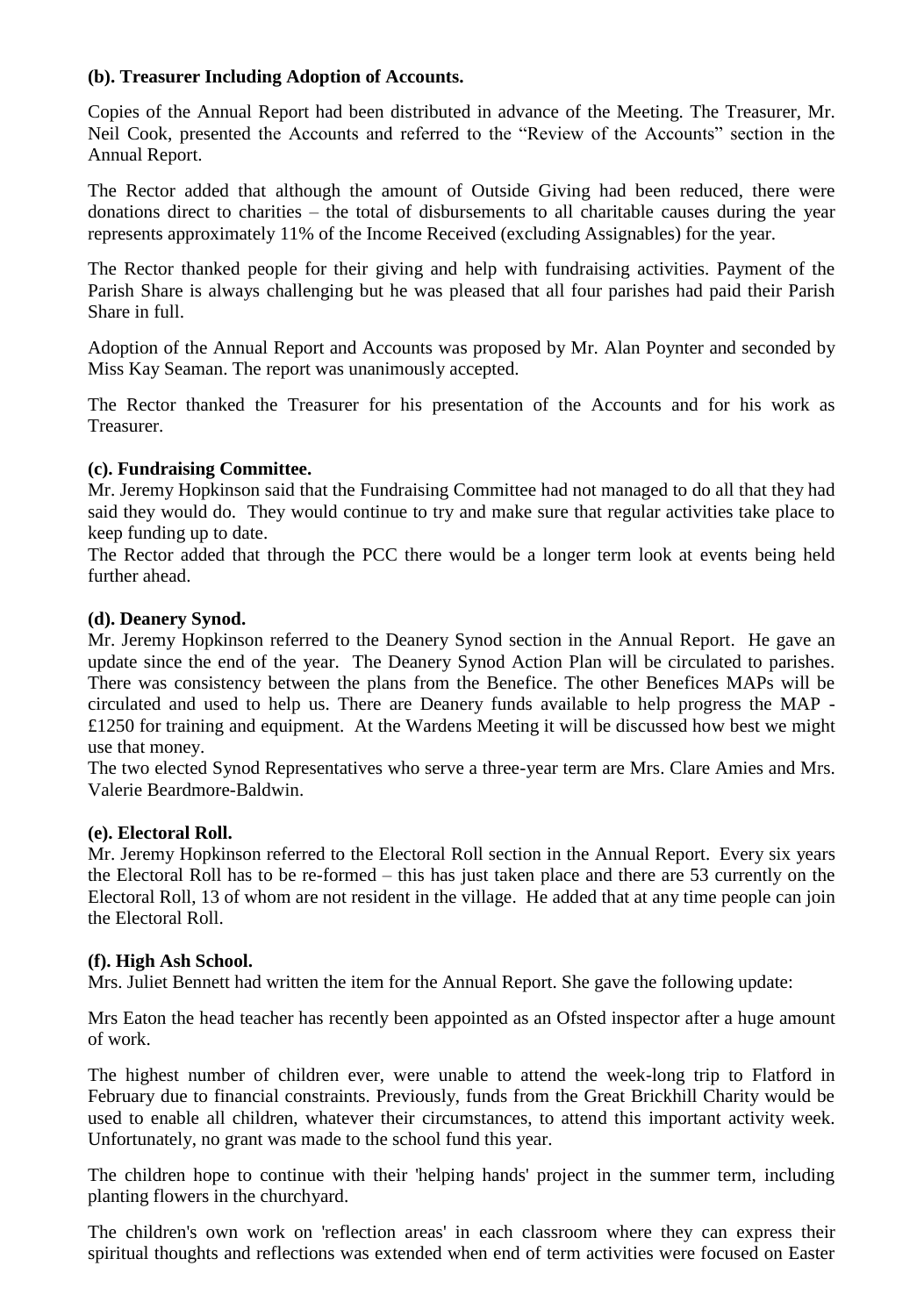Week. Children had already reflected on the Stations of the Cross which are displayed in the main corridor. During Holy Week the children created reflective spaces in the church and invited members of the community to share reflections with them on Wednesday 27th March. It was a very spiritual occasion for the children.

In January the school was visited by the Saltmine Trust, a Christian organisation which, among other things, produces theatre events to help school children understand modern dilemmas. The play presented to High Ash was a modem version of Little Red Riding Hood 'an enchanting fairytale that teaches the principles of e-Safety. Sarah lives on the edge of a magical forest, allowed in on her own for the first time she is taught the rules for how to stay safe. There are wolves in the forest and when Sarah meets a stranger all is not as it seems. Will she remember the rules? Or will she leave the path and go her own way?' The actors were hosted by members of the community for the night before their performance.

The Rector added that the Great Brickhill Charity had some large bills to safeguard the future of the charity and so the Trustees had felt it necessary to make the decision not to award a grant to the school this year.

## **(g). St. Mary's 2000.**

Mr., Simon Bennett presented the following report on the New Facilities:-

As most people will be aware there is a longstanding intension to provide some new facilities for the church in the form of loos, kitchen, meeting space and other ancillary functions. It has been necessary to carry out various works to the fabric of the existing building before taking the new facilities forward. With the completion of the bells project the time has now come to take the new facilities forward.

The PCC has put considerable thought and time into how the project should move ahead. There is a preliminary scheme for an external extension that is based on ideas developed around 15 years ago. Now that we are in a position to take the project forward the PCC has been re-examining these proposals, to see if they are still the correct approach. We have not yet reached a conclusion on this, but are unanimous in agreeing that the current situation needs to change. Because I have a professional background in construction I have been helping to move our work forward, and that is why I am reporting on this item to the APCM.

After much discussion we decided that we needed professional advice on the options open to us, as best practice and guidance on work to listed churches has changed much over the last 15 years. After consulting with the DAC we have appointed an architect, Bruce Deacon, to prepare an options appraisal to look at what approaches we could consider. Bruce has now completed his report and it has been circulated to the PCC. He will be presenting it to us formally at a special meeting of the PCC tomorrow. We will then meet separately to agree the way forward.

One note on funding: Some money has been raised towards the new facilities. We are aware that we may end up implementing something rather different to that which was envisaged when that money was given. The PCC has therefore agreed that, should we go down a different route to that previously envisaged, we will consult with donors about whether they are still happy for their donation to be used for this purpose. We are not doing this yet, as it is possible we will conclude that the original concept is still valid.

No final decisions have been made, but we are on the road to exciting developments in the near future.

The Rector added that the PCC would consult more widely with the congregation and village as a whole once there was a clearer view of a proposal to go forward.

An open discussion then took place where people aired their views as to how they felt the project should proceed.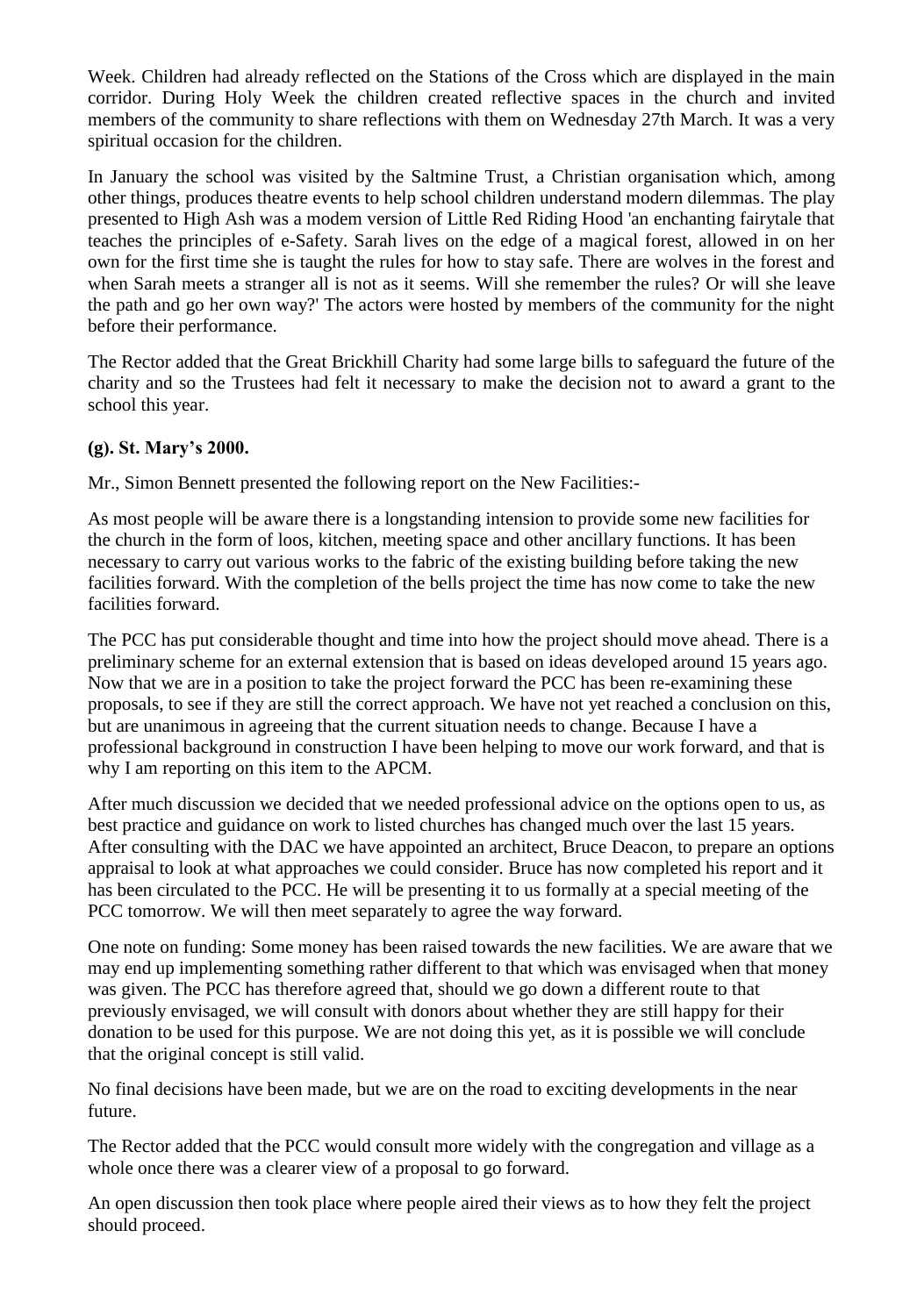## **(h). Bells.**

Mr. David Middleton, the Tower Captain, presented the following report to the meeting:-

Ringing Activities have been somewhat routine during last year, and we continue to ring for services and to practice on Wednesday evenings with the same band of ringers, who continue to hone their skills with the help of experienced ringers from other towers.

The notable ringing event was the Queen's Diamond Jubilee, for which we rang twice, firstly at the Sunday Service and the ceremonial tree planting by Sir David Duncombe, and then on the Bank holiday, Tuesday 5<sup>th</sup> June, we rang a quarter peal of Grandsire Triples after the Thanksgiving Service at St. Paul's Cathedral, and before our "Singing in the Reign" village party on the village green, which was organised impeccably by one of our ringers, Cllr. Diane Richardson, at which another of our ringers, Butch Baker, performed with the Barron Knights.

We rang for three weddings here during last year, and have rung for one so far this year, but also have rung for weddings at St. Mary's, Bletchley, as well as their for annual "Church on the Green" service. Furthermore, this year we have rung on the two consecutive Sundays during our annual Snowdrop Walks.

Also, for the first time, our band of ringers entered the annual Six Bell Striking Contest at Padbury organised by the North Bucks Branch of the Oxford Diocesan Guild of Church Bell Ringers and we achieved sixth place amongst sixteen teams, which for a novice band was very creditable.

As usual, we have received a handful of visits from external ringing groups, with whom our bells continue to be very popular, and which win many plaudits as a very fine ring of eight bells.

Although I have now moved a few miles away from the Church, I continue to ring and be involved in running the bells here. However, as always, we need more ringers, and during the summer months we struggle to field a full band when ringers are on holiday or attending summer events. Again, if you, or anyone you know, would like to help us and learn to ring bells, we will be pleased to teach them, and we can draw on several very experienced external ringing teachers who help us.

#### **(i). Music and Choir.**

In addition to the "Music and Choir" section given in the Annual Report, Mrs. Juliet Bennett presented the following report:-

During the year work was undertaken to develop a full list of Benefice choir members. In addition, an email group was set up to assist in providing updates and keeping members informed. A system is being developed to work out a timetable of services that the choir will sing at within the Benefice to help with forward planning and attendance.

The Benefice choir has 20 people on its circulation list with 18 members singing during the year and attending one or more practice sessions. Average attendance at the practice sessions is 12. Of the 18 members of the choir, 6 members are from Bow Brickhill and 12 are from Great Brickhill. The choir is made up of both experienced members and relative newcomers to choral singing. The choir welcomes newcomers from across the Benefice.

The choir practices regularly on Monday evenings at St Mary the Virgin Church, Great Brickhill under the enthusiastic and dedicated leadership of Jerry Breslin benefiting from both the organ and in winter months, the heating. The choir is very grateful to Jerry Breslin for giving his time to the choir.

During the year the choir has enjoyed the practice sessions and as a result improved in both ability and confidence. The choir has developed a repertoire of anthems that it has sung at the Benefice services, Easter services at both Great Brickhill and Bow Brickhill, the Remembrance Sunday service at Great Brickhill, weddings and funerals. The choir worked hard to prepare and sing at seven services in December covering all churches within the benefice.

In 2013, the choir plans to hold regular social events within the Benefice for existing or potential members.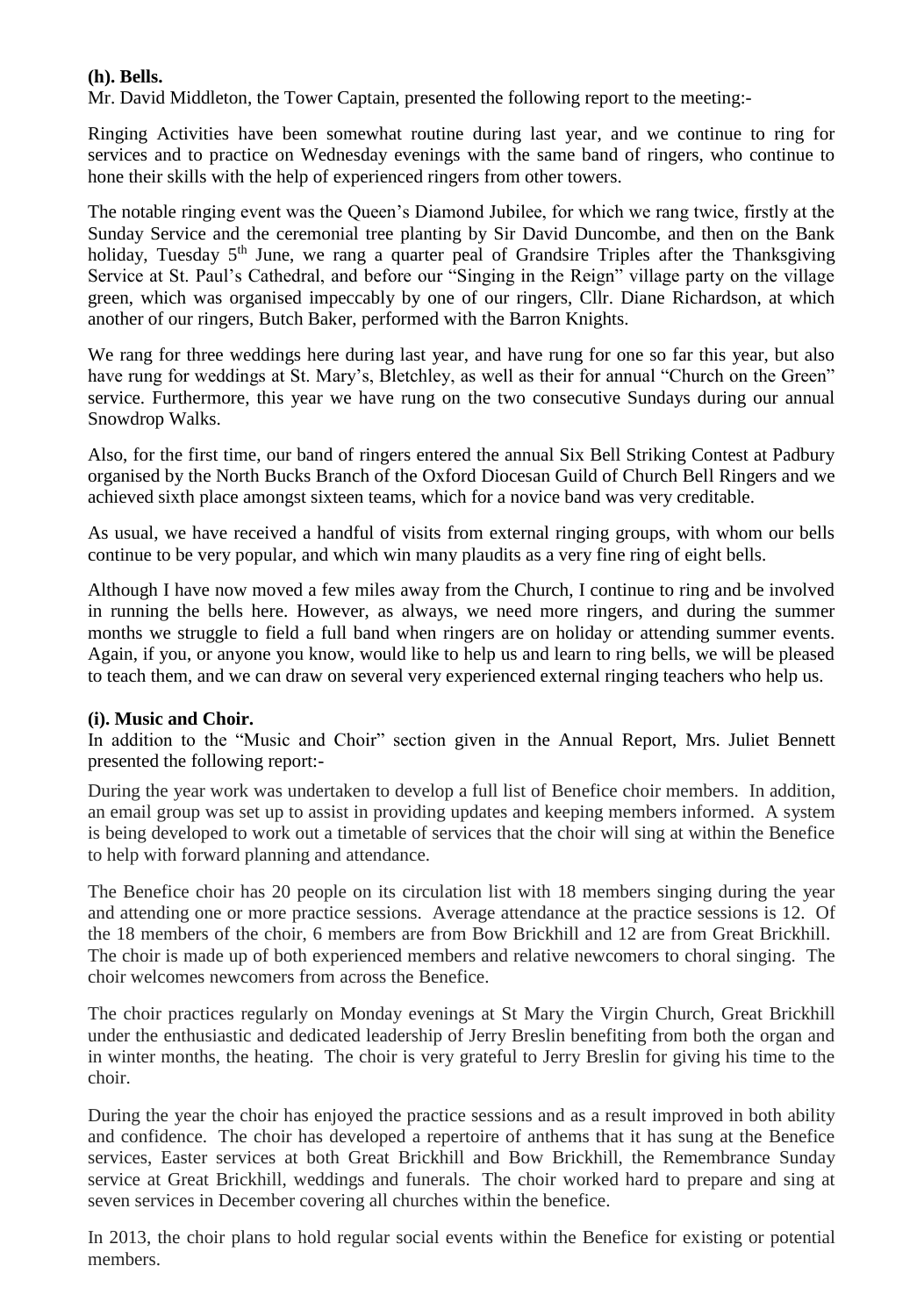The Rector gave his thanks to all the organists and choir member for the services and weddings. He also thanked Mrs Bennett for getting himself and Jerry Breslin more organised.

## **(j). Youth Café.**

This item had been included in the Annual Report. Mr. Marco Loxley attended the meeting and expanded on a few points in the report.

The Great Brickhill Youth Café is in its 5th year. This current year has seen the largest growth with 50 – 60 every Friday, with 50% living locally in the Benefice. The vision is to run Youth Alpha courses. There are 5 who have been on an Alpha Course and from that, four are now in a cell group.

Great Brickhill is a flagship Youth Café and the Youth Ministry called "Pulse" has been set up to pioneer the Cafés into Milton Keynes. The plan is to go into communities to set up Youth Cafés with a Christian emphasis for  $11 - 17$  year olds.

Mr. Loxley thanked the church in Great Brickhill and all the individuals plus the Parish Council for the backing that they had given to the Youth Café. He also thanked Michael Turner for ferrying all the equipment on a Friday evening. This is now stored in a shed on the school grounds. Mr. Loxley extended an invitation to all to attend any of the Friday evening sessions of the Youth Café.

The Rector added that we would keep his work in our prayers.

## **(k). Wednesday Communion & Bible Study, Thursday Group etc.**

The fortnightly Wednesday midweek Communion sessions resumed after the Christmas break until the start of Lent. They have just started up again after Easter and will continue until the summer, usually at my house but occasionally at The Rectory.

Apart from the New Year Lunch, the Thursday Group took a break over the winter months and restarted after Easter. There is a programme of fortnightly events planned up to the middle of July – visits, speakers or afternoon tea. There will be no meetings in August but they will continue in September through to the end of the year.

On the five Thursdays in Lent, a simple sandwich lunch was held in the New Room at the Parish Hall, followed by a series of talks given by the Rector. The Donations from the Lent Lunches raised £185, which has been sent via Christian Aid, to the relief effort and appeal for Syria. Thank you to all who hosted the Lent Lunches and to the Rector for holding an additional evening Lent Course in Great Brickhill this year.

Thanks go to those who host the Thursday Group meetings and arrange the speakers and outings. Thank you also to those who help out at the Drop In sessions on Monday afternoons.

The Rector referred to the Drop In with its points of contact as an example for the Mission Action Plan - encouraged by people in the life of the church it is an opportunity for people to meet. It is an important aspect of church life but can easily be overlooked.

## **(l). The Benefice Website.**

Mrs. Phillipa Cook reported that, as mentioned in the Annual Report, the number of "hits" on the website continues to grow. Following on from points that arose from the Mission Action Plan she had spent time with people at Bow Brickhill to get appropriate links set up with their village website to improve their line of communication.

With regard to general communication all the information from the individual rota sheets is combined onto the Monthly Rota Sheet, which is uploaded onto the website. Everyone is encouraged to check the website if they are unsure if they are on a rota for any of the tasks. There have been occasions where people are present at a service and not aware that they were on duty. The website is a very simple tool that is available for us all to use.